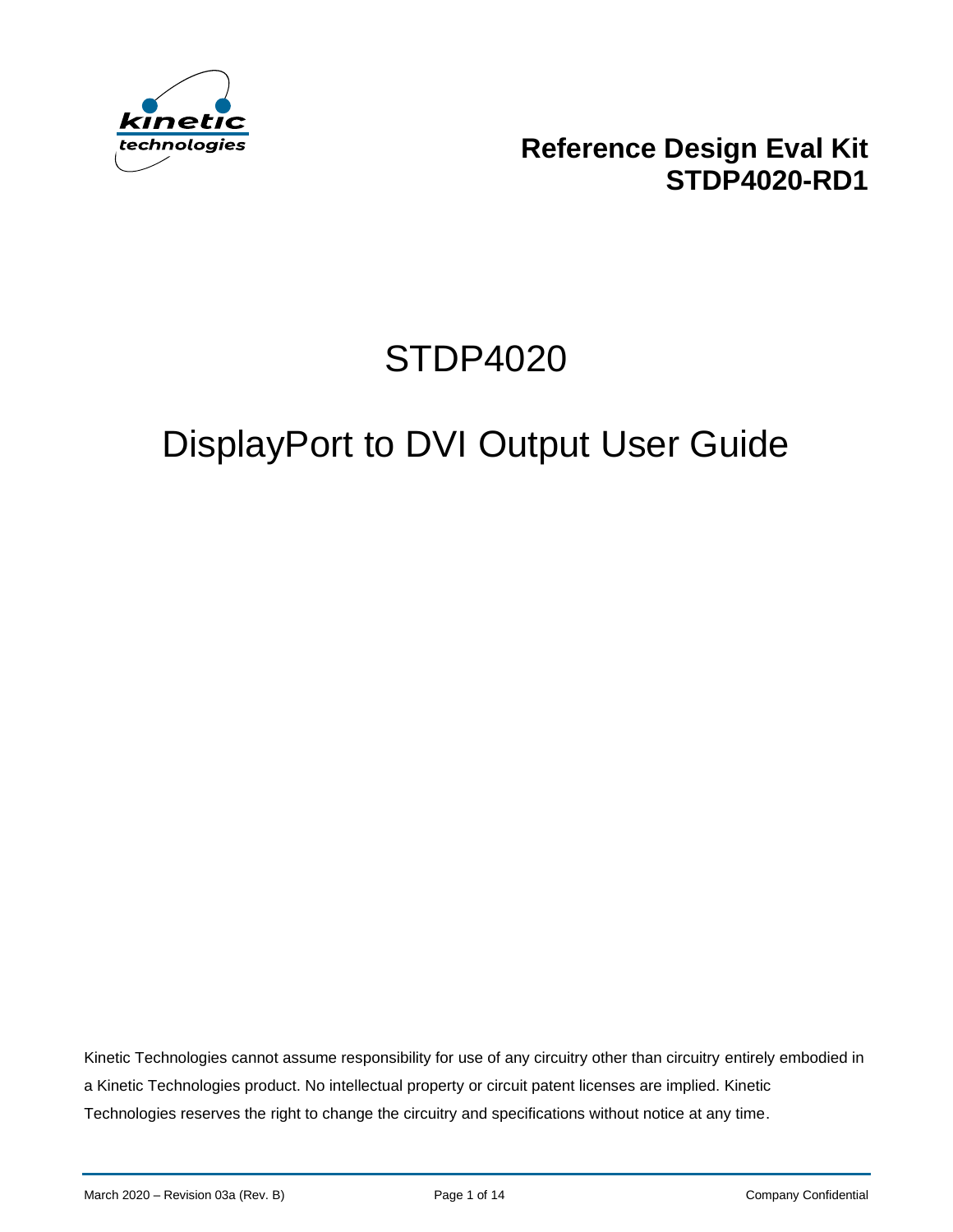

# Contents

| 4.2. |  |  |
|------|--|--|
| 4.3. |  |  |
|      |  |  |
| 4.5. |  |  |
|      |  |  |
|      |  |  |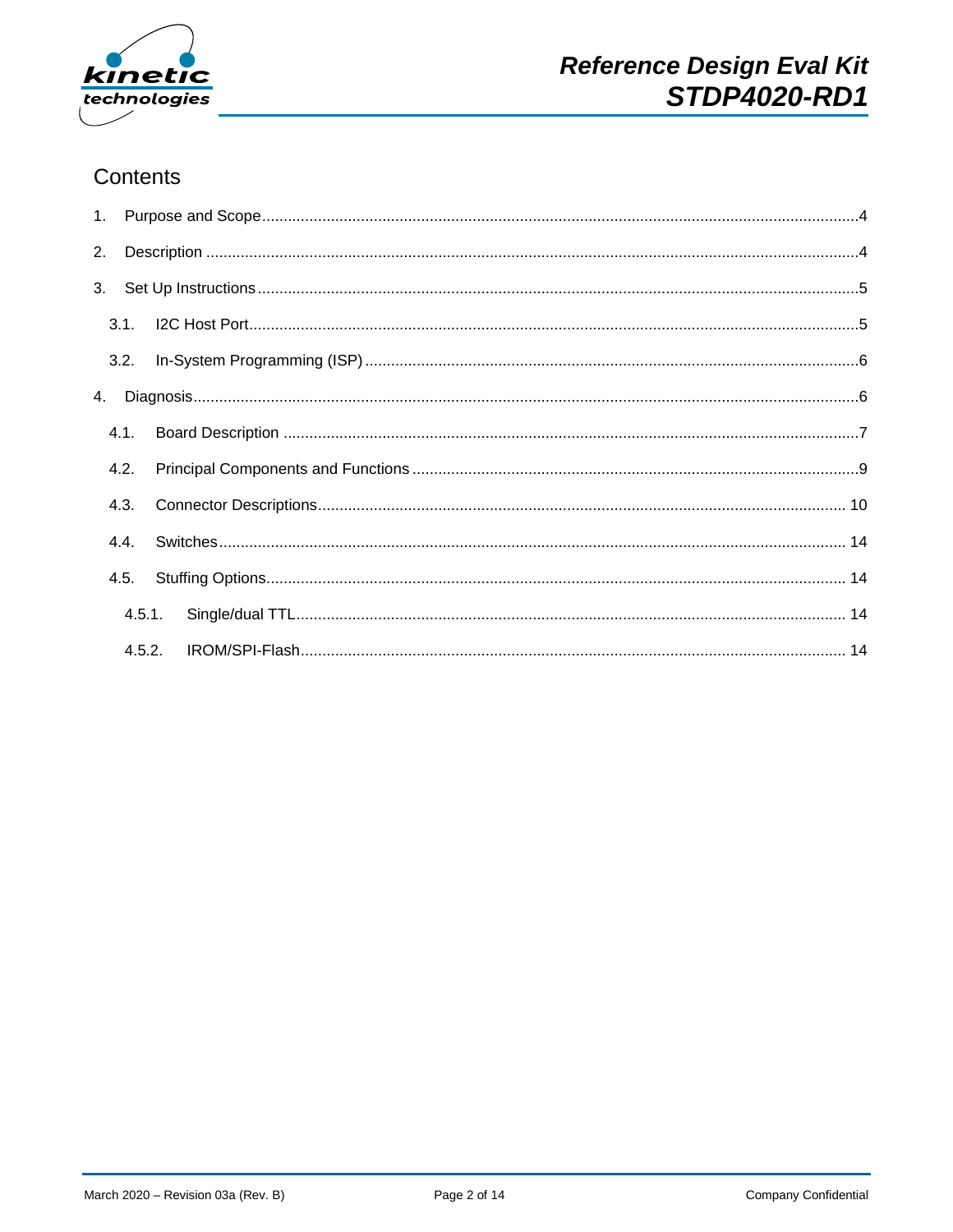

## List of Tables

|--|

# List of Figures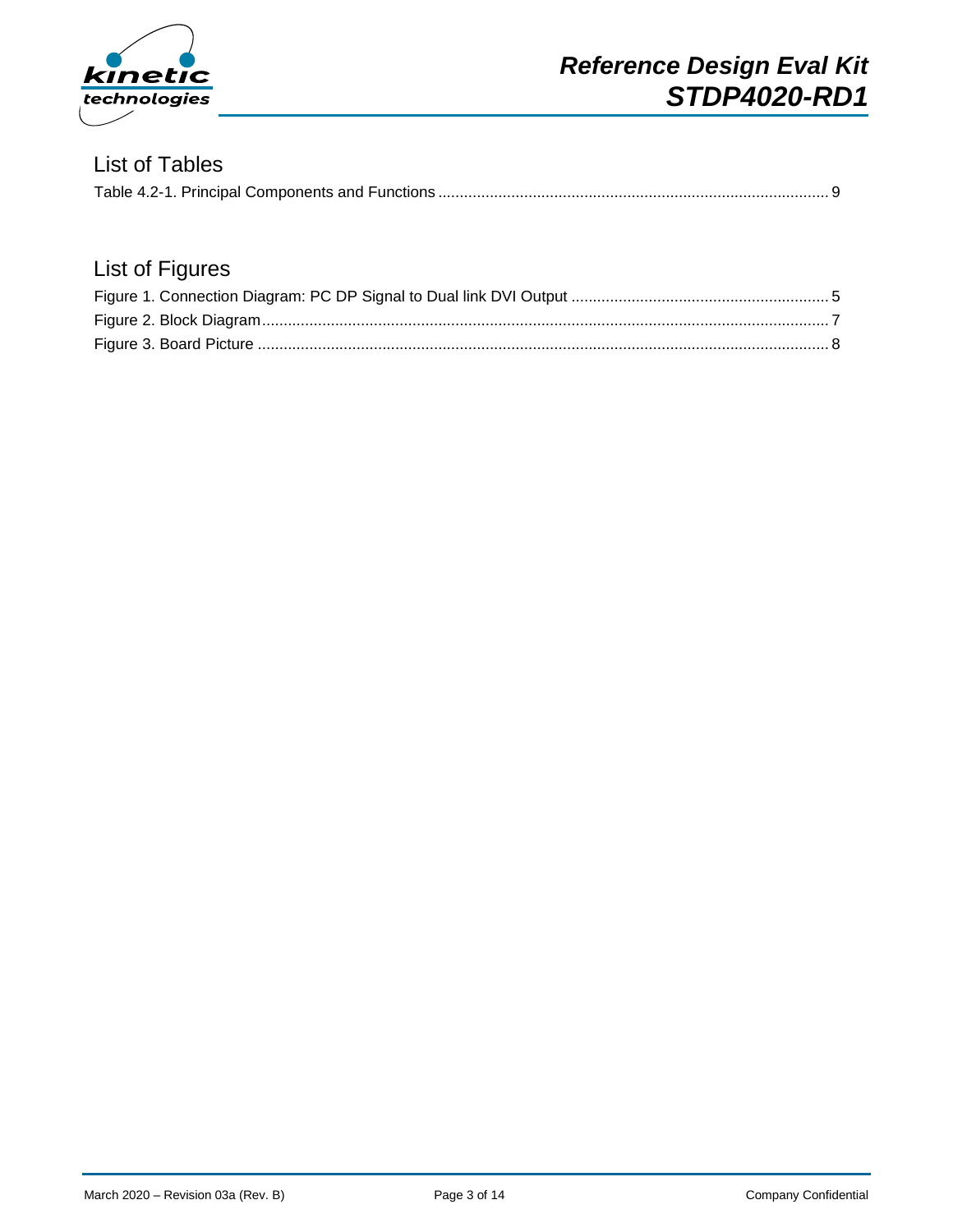

# <span id="page-3-0"></span>1. Purpose and Scope

This document provides description and setup instructions for the DisplayPort™ Receiver STDP4020 reference design board [RD1-4020\_400-530] targeted for DP to DVI conversion applications.

# <span id="page-3-1"></span>2. Description

The STDP4020 is an integrated circuit featuring a four lane DisplayPort receiver, quad LVDS & LVTTL transmitter with I2S and SPDIF audio outputs for digital audio-video conversion application. This device also includes SPI interface, I2C Slave (Host Interface), I2C Master Interface, UART (GProbe) interface, and general-purpose IO pins. The RD1-4020 is a low cost compact four layer board that includes necessary interfaces and features to fully demonstrate the STDP4020 receiver functionalities. The RD1-4020 board includes discrete TMDS transmitter chips, converting LVTTL output from STDP4020 into DVI. This board is capable of handling both single link and dual link DVI output supporting video resolution from 640 x 480 up to 2560 x 1600. The RD1-4020 also features digital audio outputs SPIDIF and I2S up to 8 Ch.

This reference design meets the following objectives:

- 1. Stand-alone operation: Includes the necessary firmware(either IROM or external SPI) to work independently; this means the intended functionalities are performed without depending on external (Host) controllers.
- 2. Slave configuration: Provision to configure the device by an external Host controller through the Host Interface to I2C (most likely when no SPI Flash is used).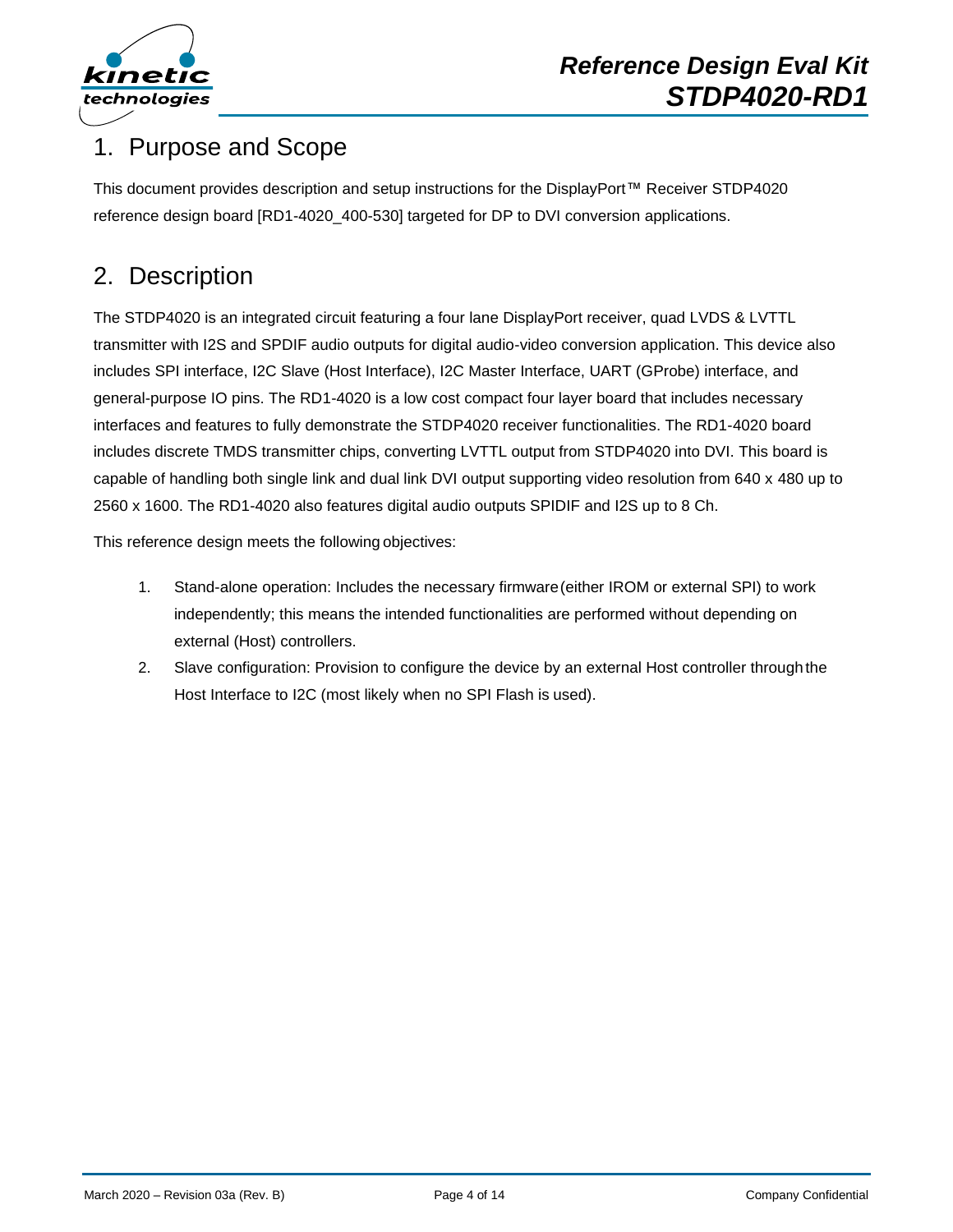

# <span id="page-4-0"></span>3. Set Up Instructions

The picture below [Figure 1] is a connection diagram showing the RD1-4020 board used for transferring a PC DisplayPort signal into a dual link DVI output. Software utility: GProbe tool (ver 5.7.X.X), WinI2C tool



**Figure 1. Connection Diagram: PC DP Signal to Dual link DVI Output**

<span id="page-4-2"></span>This board uses the standard DisplayPort connector recommended in the DP specification to connect the DisplayPort output from the PC to the input of the RD1-4020 board, and a dual link DVI connector to interface with a commercial DVI monitor.

- 1. Connect the DisplayPort output from a PC source to the RD1-4020 reference board using a DP cable.
- 2. Connect the output to a DVI monitor using a DVI cable. Connect the 12 V (4A) DC power brick supplied for powering the board. A DisplayPort source that supports DP-Audio transmission is recommended for testing digital audio output of the RD1-4020 board.
- 3. Once the connection is established, power ON the PC, DVI display, and the RD1-4020 (DP receiver) board. An image should pop up on the screen within 5-6 seconds.

### <span id="page-4-1"></span>3.1. I2C Host Port

Host connector (CN401) allows configuration of the STDP4020 IC from an external host (microcontroller) through conventional I2C interface. User can plug two wires into pin 5 and pin 6 of this connector to access the I2C port of the chip. STDP4020 default device ID is 0xE6/0xE7, but can be changed through bootstrap settings. Refer to the STDP4020 datasheet for further details.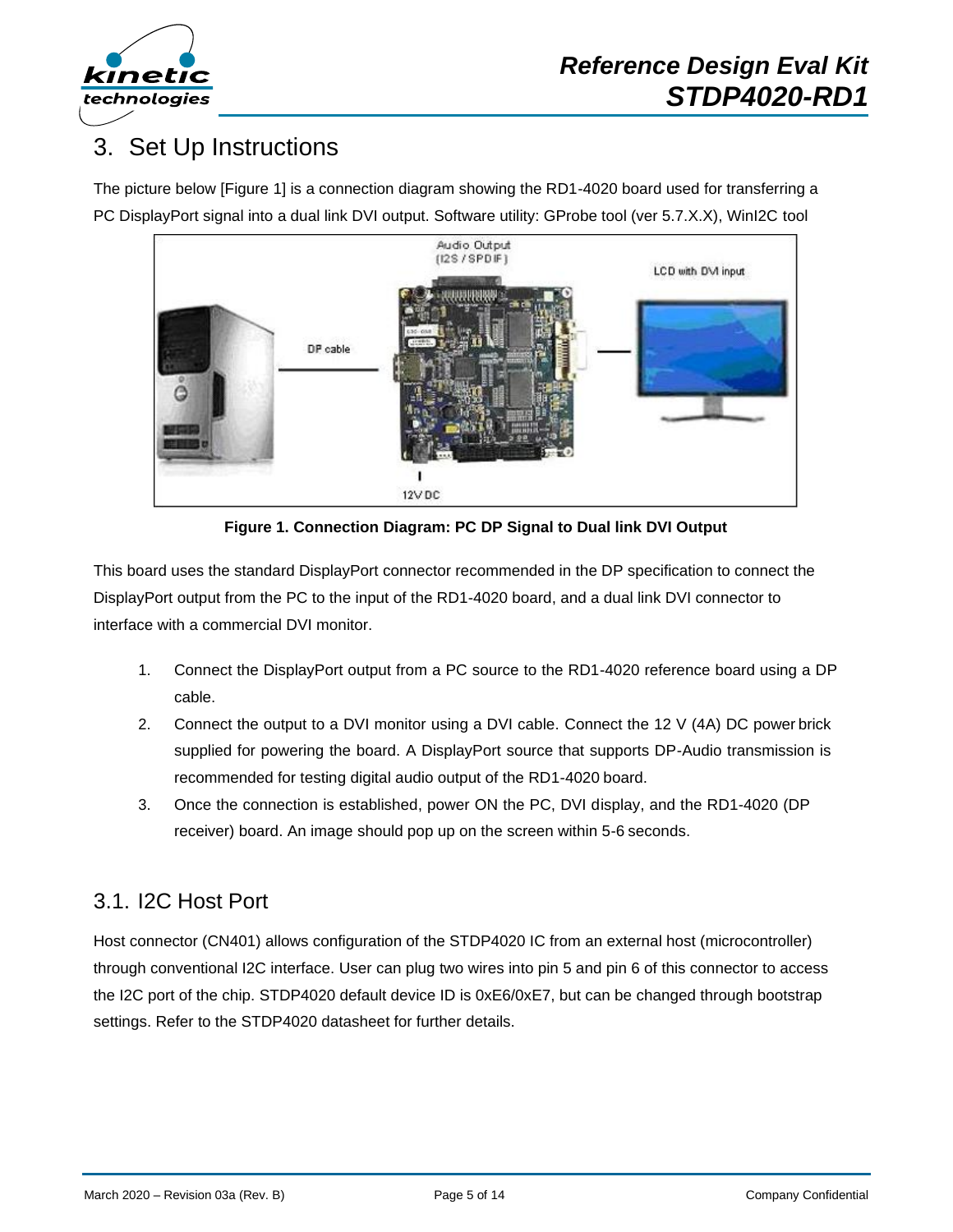

# <span id="page-5-0"></span>3.2. In-System Programming (ISP)

RD1-4020 uses SPI Flash to store the firmware. In case of a new firmware upgrade, one of the following methods can be used.

- 1. ISP through DisplayPort connector: Allows programming the SPI Flash through DisplayPort input connector. Requires DP ISP board and GProbe software tool (contact Kinetic).
- 2. ISP through UART connector: Allows programming the SPI Flash through UART (RS232) connector. Requires GProbe board (RS232 converter circuit) and GProbe software tool(contact Kinetic).

# <span id="page-5-1"></span>4. Diagnosis

If the image does not come up, follow the steps below for diagnosis.

- *Note: The diagnosis requires the Kinetic GProbe software and hardware tool. Contact Kinetic for the GProbe software and board.*
	- 1. Install the GProbe diagnostic tool on a computer and set the baud rate to 115,200.
	- 2. Connect Kinetic GProbe board (not supplied) to the serial port (or USB port if usingUSB version) of the computer.
	- 3. Connect the other end of the GProbe board to connector (CN403) on the RD1-4020 boardusing 4-wire cable (part of the GProbe board).
- *Note: CHECK POLARITY while connecting the cable; Pin 1 is marked on the board. The 4-wirecable connection from CN403 to GProbe board is 1 to 1.*
	- 4. Hit the Reset button on the board (RESET SW402). You will see the firmware version and date of firmware in the GProbe window. This indicates the DP receiver IC is functional. If the message does not appear, reprogram the Flash using the ISP method described in the GProbe user guide.
	- 5. Using an oscilloscope, check the video input and output from the STDP4020.

*Note: Refer to the STDP4020 datasheet for pin out descriptions.*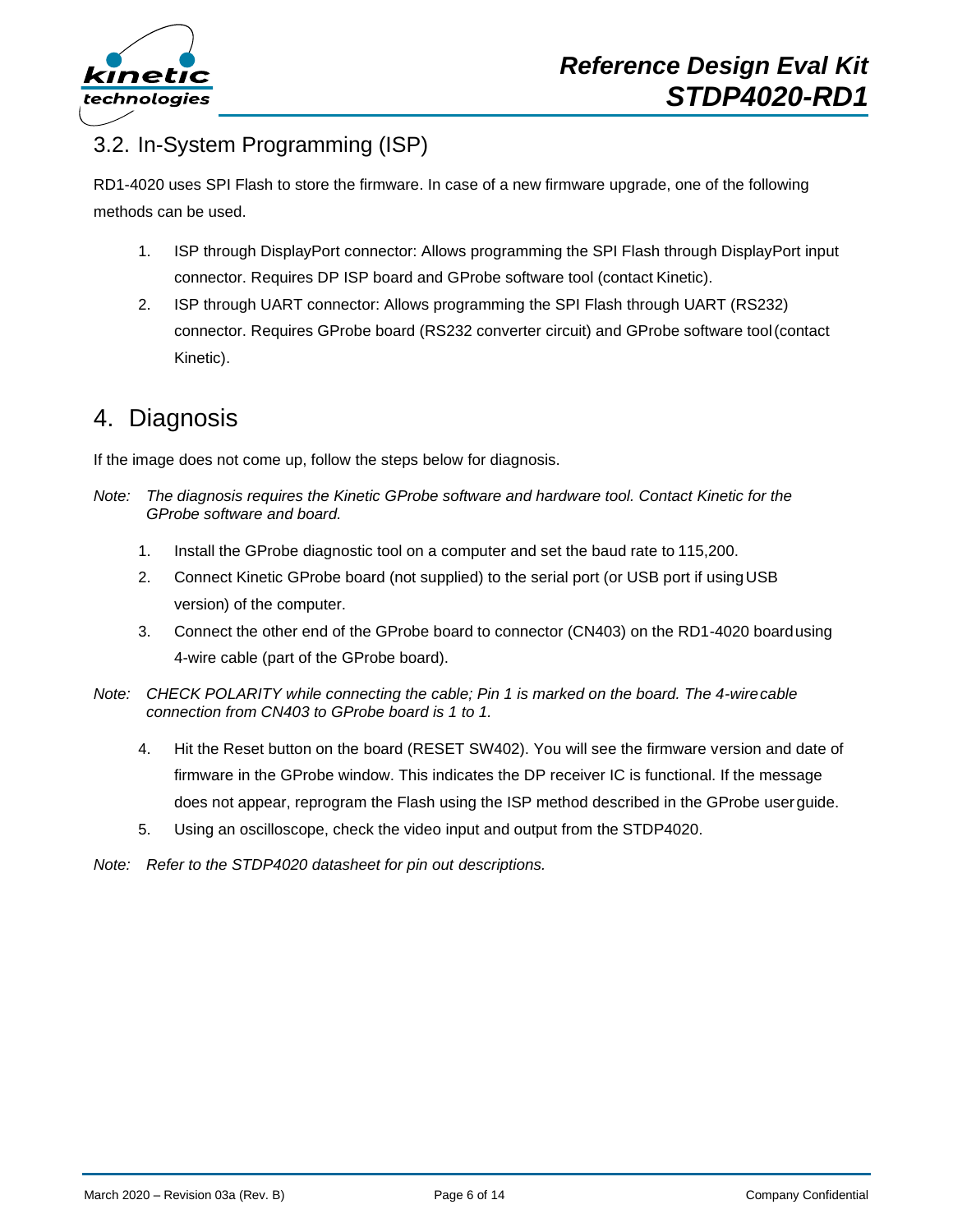

## <span id="page-6-0"></span>4.1. Board Description



**Figure 2. Block Diagram**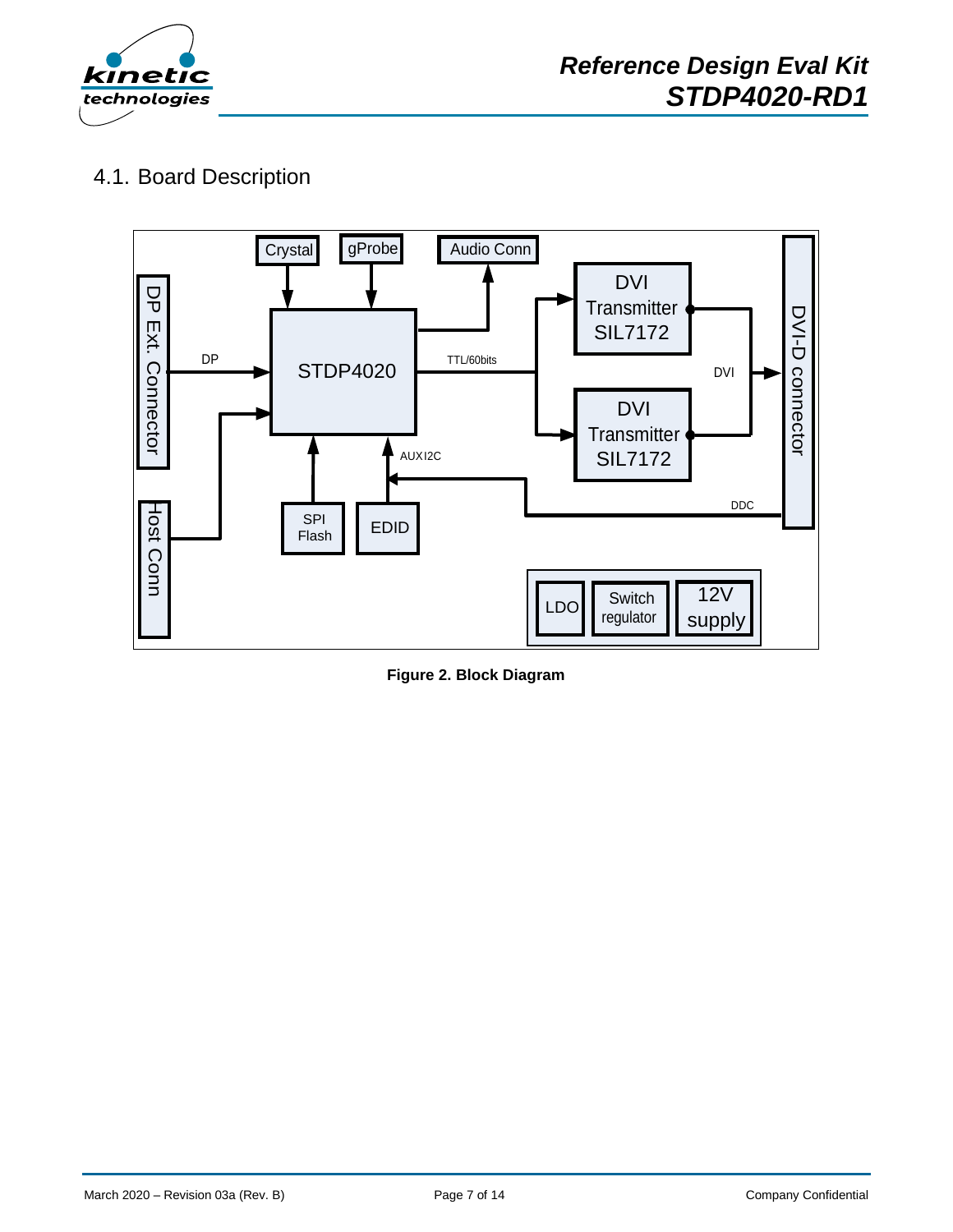



<span id="page-7-0"></span>**Figure 3. Board Picture**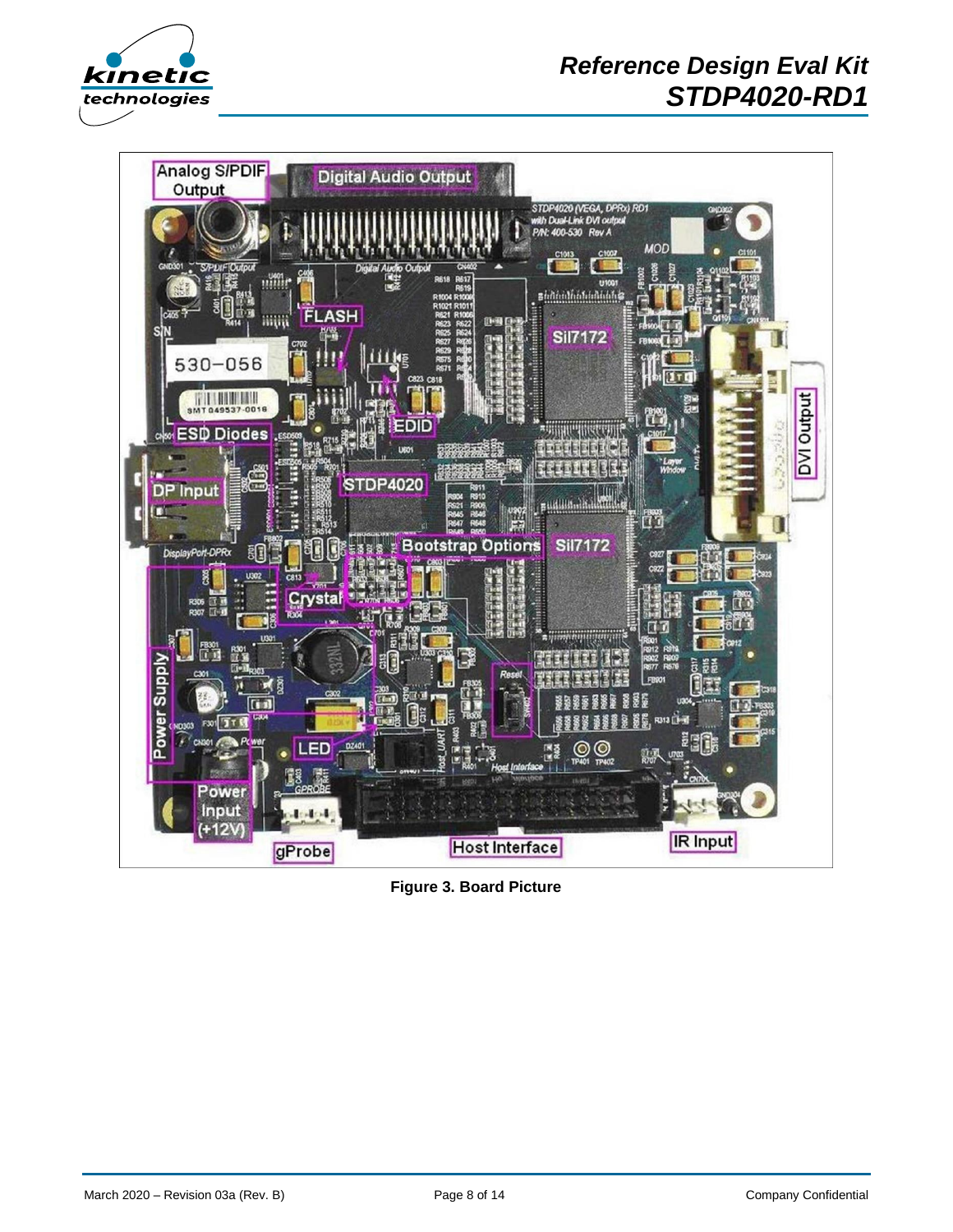

# <span id="page-8-0"></span>4.2. Principal Components and Functions

Below is a summary of all necessary connectors, switches, and other components. Please refer to the latest board schematics for further details.

<span id="page-8-1"></span>

| Label                          | <b>Description</b>                                                                                                                                                                                                                                                                                                                                                                                 | <b>RefDes</b>                                      |
|--------------------------------|----------------------------------------------------------------------------------------------------------------------------------------------------------------------------------------------------------------------------------------------------------------------------------------------------------------------------------------------------------------------------------------------------|----------------------------------------------------|
| Power Input<br>$(+12 V)$       | Input 12 V, down conversion to 5 V, 3.3 V, and 1.2 V. This board uses a switch<br>regulator for 5 V and an LDO [low- dropout] for 3.3 V and 1.2 V. Note the analog and<br>digital supplies (3.3A and 3.3D or 1.2A and 1.2D) are isolated using ferrite beads.                                                                                                                                      | CN301                                              |
| STDP4020                       | Kinetic DisplayPort Receiver [STDP4020] is capable of receiving and converting<br>DisplayPort signals into 60-bit LVTTL output ports that can be mapped to transfer video<br>data either in two pixels per clock or single pixel per clock up to 300 MHz pixel rate. The<br>STDP4020 supports RGB and YCC video color formats with color depth of 12 (YCC<br>4:2:2 only), 10, and 8 bits.          | U601                                               |
| DP Input                       | DisplayPort input connector                                                                                                                                                                                                                                                                                                                                                                        | CN501                                              |
| Flash                          | The board includes an SPI Flash of 2 MB to hold the firmware. The SPI Flash can be<br>programmed (ISP) through DP AUX Channel or through UART interface.                                                                                                                                                                                                                                           | U702                                               |
| DVI Out                        | DVI output connector                                                                                                                                                                                                                                                                                                                                                                               | CN1101                                             |
| Sil7172                        | Dual-Link DVI transmitters Sil7172                                                                                                                                                                                                                                                                                                                                                                 | U901, U1001                                        |
| <b>Digital Audio</b><br>Output | Digital Audio Output [S/PDIF & I2S in 3.3V logic]: This board supports both compressed<br>and uncompressed audio formats. The extracted audio signal is transferred on a digital<br>audio output bus. This device comprises four I2S audio output ports supporting up to<br>eight channel LPCM audio and a single wire S/PDIF output for encoded audio                                             | CN402                                              |
| S/PDIF Output                  | Standard S/PDIF output signal.                                                                                                                                                                                                                                                                                                                                                                     | <b>CN404</b>                                       |
| Host Interface                 | Host Interface (I2C): This board includes a provision to access the STDP4020 device<br>from an external host controller through the Host Interface (I2C port) connection.                                                                                                                                                                                                                          | <b>CN401</b>                                       |
| GProbe                         | GProbe Interface (+3.3 V logic): The board also includes a GProbe connector that<br>connects to the STDP4020 UART port for communication with external PC sources for<br>debug purposes. The Kinetic GProbe tool (software) and PC serial port interface board<br>together create a debug environment for device debug and firmware update. The<br>GProbe interface is also used for ISP purposes. | CN403                                              |
| Reset                          | Reset Button, when pressed, triggers a system master reset through the internal reset<br>circuitry. The reset button is used for system reset and debug purposes and is not<br>required for production board design as the STDP4020 produces an internal reset<br>during power ON.                                                                                                                 | SW402                                              |
| IR Input                       | An IR connector for interfacing ST's IR receiver.                                                                                                                                                                                                                                                                                                                                                  | <b>CN701</b>                                       |
| LED                            | Single LED for indicating the power on status.                                                                                                                                                                                                                                                                                                                                                     | D301                                               |
| Crystal                        | An external crystal of 27 MHz. The design makes use of internal oscillator circuitry.                                                                                                                                                                                                                                                                                                              | X701                                               |
| <b>ESD Diodes</b>              | ESD protection diodes for DisplayPort signal (main lanes, AUX and HPD line). The<br>board implements low cost ESD diodes.                                                                                                                                                                                                                                                                          | ESD501<br>ESD503<br><b>ESD504</b><br><b>ESD505</b> |
| <b>EDID</b>                    | EDID Option: Currently not populated to allow pass through.                                                                                                                                                                                                                                                                                                                                        | U701                                               |
| SW401                          | Switches UART between Host Interface & GProbe Interface (see mark on PCB).                                                                                                                                                                                                                                                                                                                         | SW401                                              |
| <b>Bootstrap</b><br>Options    | The bootstrap options can be configured for:<br>Single/Dual TTL                                                                                                                                                                                                                                                                                                                                    | R606<br>R607                                       |
|                                | <b>IROM/ SPI Flash</b>                                                                                                                                                                                                                                                                                                                                                                             | R608                                               |
|                                | Refer to the datasheet for more details.                                                                                                                                                                                                                                                                                                                                                           | R609                                               |

|  | <b>Table 4.2-1. Principal Components and Functions</b> |  |
|--|--------------------------------------------------------|--|
|  |                                                        |  |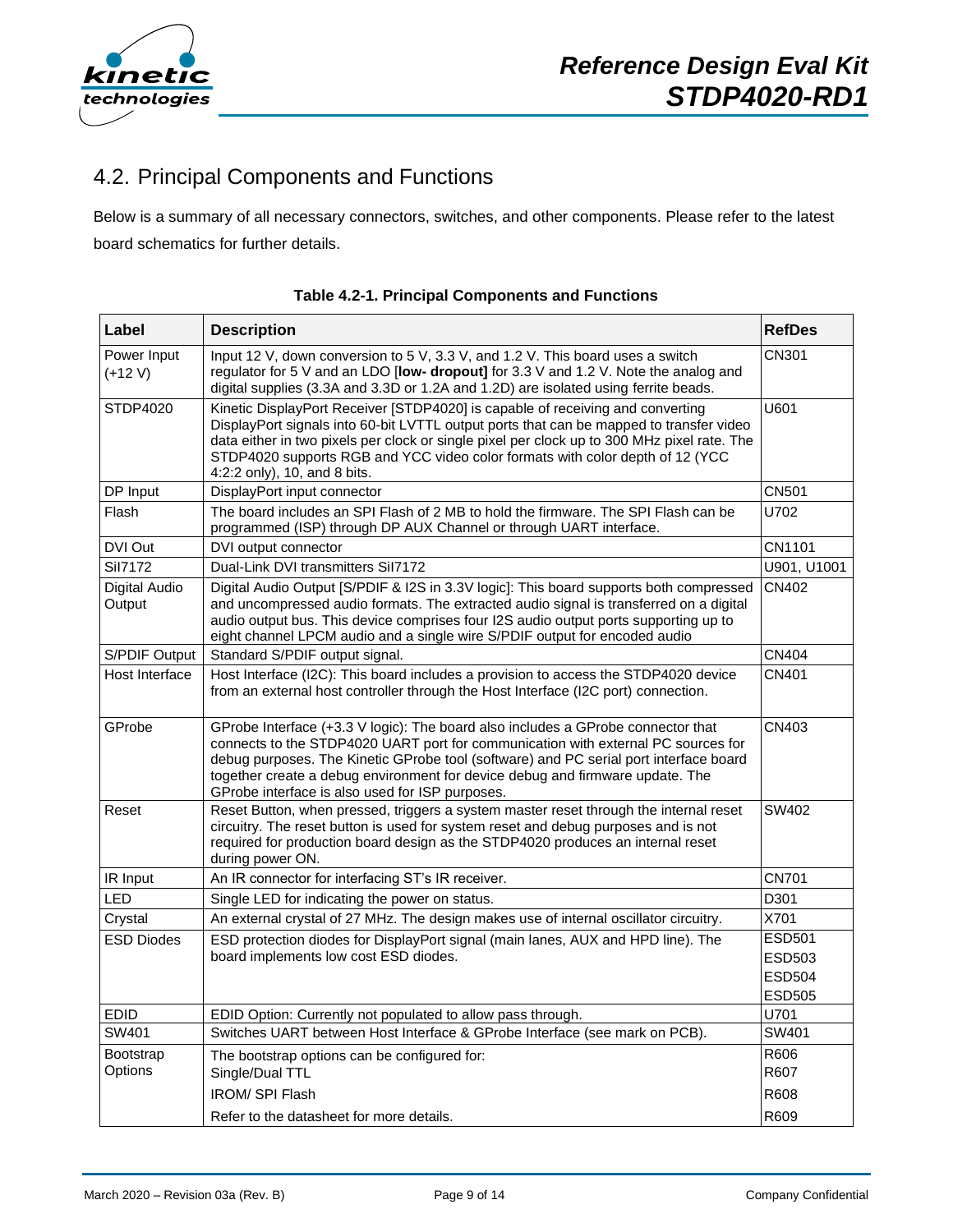

### <span id="page-9-0"></span>4.3. Connector Descriptions

The RD1-4020 has the following connectors. The locations of these connectors are shown in the board picture in Figure 3.

**CN301** – +12 V DC 4A Power Input Jack

**CN403** – GProbe Interface (4x1 pin keyed header) connects to the UART port of the STDP4020. Use the Kinetic GProbe board and interface cable for connecting the board to an external PC that has GProbe software running.

| Pin 1 | $+5V$            |
|-------|------------------|
| Pin 2 | <b>GPROBE TX</b> |
| Pin 3 | <b>GPROBE RX</b> |
| Pin 4 | GND              |

**CN401** – I2C Host Interface (header 17X2) connector for connecting external host. This is used only when an external host controller accesses the DisplayPort receiver; not used for normal operation. In normal operation, internal MCU controls the overall functioning of the DisplayPort receiver (refer to the schematics for complete pin description for the Host Interface).

| Pin 1 & 2        | $+5V$                  |
|------------------|------------------------|
| Pin 3 & 4        | GND                    |
| Pin 5            | I2C_SCL                |
| Pin <sub>6</sub> | I2C_SDA                |
| Pin <sub>7</sub> | HOST_TX                |
| Pin <sub>8</sub> | HOST RX                |
| Pin 9            | <b>RESET from Host</b> |
| <b>Pin 10</b>    | <b>NC</b>              |
| Pin 11 & 12      | <b>GND</b>             |
| <b>Pin 13</b>    | AUX UART TX            |
| <b>Pin 14</b>    | AUX_UART_RX            |
| <b>Pin 15</b>    | AUX_I2C_SCL            |
| <b>Pin 16</b>    | AUX_I2C_SDA            |
| Pin 17 & 18      | NC.                    |
| Pin 19 & 20      | <b>GND</b>             |
| Pin 21 & 22      | <b>NC</b>              |
| <b>Pin 23</b>    | IRQ.                   |
| <b>Pin 24</b>    | IR IN                  |
| <b>Pin 25</b>    | I2C_MST_SCL            |
| <b>Pin 26</b>    | I2C_MST_SDA            |
| Pin 27 & 28      | <b>GND</b>             |
| Pin 29 & 30      | <b>NC</b>              |
| <b>Pin 31</b>    | <b>TP401</b>           |
| <b>Pin 32</b>    | <b>NC</b>              |
| <b>Pin 33</b>    | TP402                  |
| <b>Pin 34</b>    | <b>NC</b>              |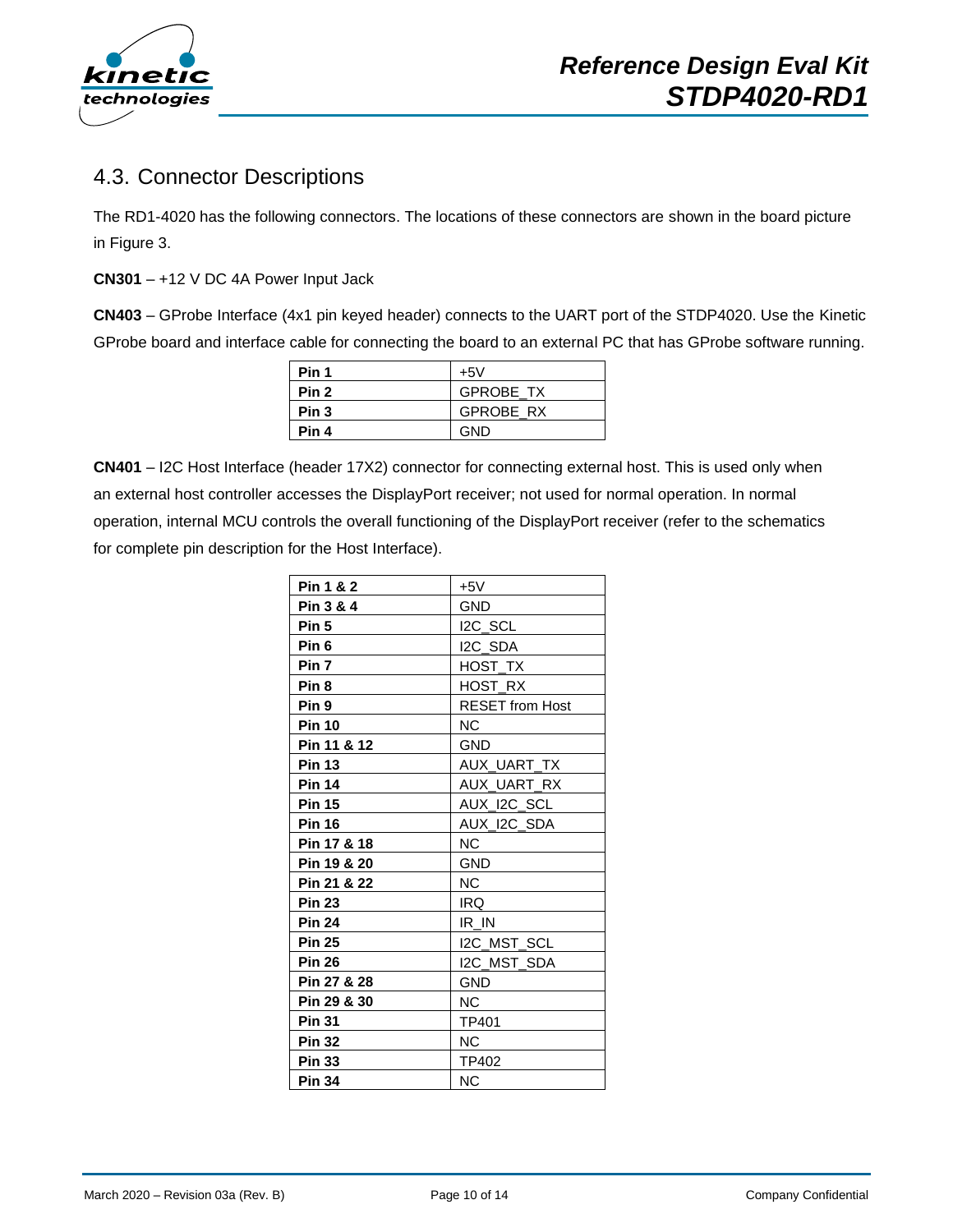

**CN404** – SPDIF output connector.

| Pin 1            | <b>GND</b> |
|------------------|------------|
| Pin <sub>2</sub> | $12S_0$    |
| Pin <sub>3</sub> | <b>GND</b> |

**CN402** – I2S Digital Audio Output (52 pin) connector. Pinout details are shown below.

| Pin A1                   | ΝC                |
|--------------------------|-------------------|
| <b>Pin A2 &amp; A3</b>   | GND               |
| Pin A4 through A6        | <b>NC</b>         |
| Pin A7                   | <b>GND</b>        |
| <b>Pin A8 &amp; A9</b>   | ΝC                |
| <b>Pin A10</b>           | 12S <sub>3</sub>  |
| <b>Pin A11</b>           | 12S <sub>2</sub>  |
| Pin A12                  | 12S <sub>1</sub>  |
| <b>Pin A13</b>           | ΝC                |
| <b>Pin A14</b>           | 12S <sub>0</sub>  |
| <b>Pin A15</b>           | R412 / OR / I2S_0 |
| <b>Pin A16 &amp; A17</b> | <b>GND</b>        |
| <b>Pin A18</b>           | <b>I2S MCLK</b>   |
| Pin A19 through A21      | <b>NC</b>         |
| <b>Pin A22</b>           | I2S_BCLK          |
| Pin A23                  | $+5V$             |
| Pin A24                  | <b>I2S WCLK</b>   |
| Pin A25 & A26            | $+5V$             |
| Pin B1                   | <b>GND</b>        |
| <b>Pin B2 &amp; B3</b>   | ΝC                |
| <b>Pin B4 &amp; B5</b>   | <b>GND</b>        |
| <b>Pin B6 &amp; B7</b>   | <b>NC</b>         |
| <b>Pin B8 &amp; B9</b>   | <b>GND</b>        |
| Pin B10 through B13      | <b>NC</b>         |
| Pin B14 & B15            | <b>GND</b>        |
| Pin B16 through B18      | <b>NC</b>         |
| Pin B19 & B20            | GND               |
| <b>Pin B21</b>           | $+12V$            |
| <b>Pin B22</b>           | ΝC                |
| <b>Pin B23</b>           | +12V              |
| <b>Pin B24</b>           | ΝC                |
| <b>Pin B25</b>           | $+12V$            |
| <b>Pin B26</b>           | <b>GND</b>        |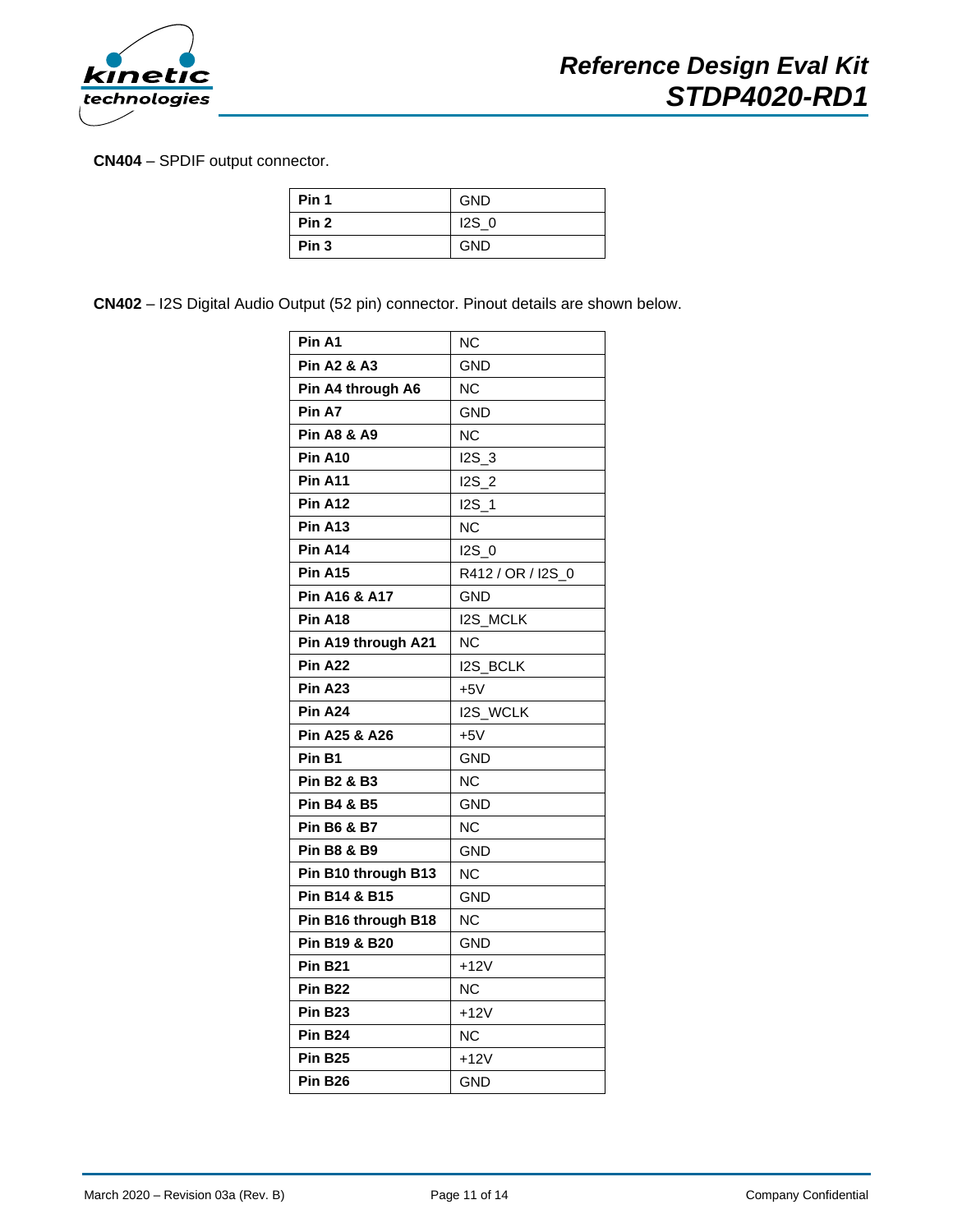

**CN1101** – Dual-Link DVI-D connector.

| Pin 1                  | DVI TX2-    |
|------------------------|-------------|
| Pin <sub>2</sub>       | DVI TX2+    |
| Pin <sub>3</sub>       | <b>GND</b>  |
| Pin 4                  | DVI_TX4-    |
| Pin <sub>5</sub>       | DVI_TX4+    |
| Pin <sub>6</sub>       | AUX_I2C_SCL |
| Pin <sub>7</sub>       | AUX_I2C_SDA |
| Pin <sub>8</sub>       | <b>NC</b>   |
| Pin <sub>9</sub>       | DVI TX1-    |
| <b>Pin 10</b>          | DVI_TX1+    |
| <b>Pin 11</b>          | <b>GND</b>  |
| <b>Pin 12</b>          | DVI_TX3-    |
| <b>Pin 13</b>          | DVI TX3+    |
| <b>Pin 14</b>          | $+5V$       |
| <b>Pin 15</b>          | <b>GND</b>  |
| <b>Pin 16</b>          | DVI_HPD_DET |
| <b>Pin 17</b>          | DVI_TX0-    |
| <b>Pin 18</b>          | DVI_TX0+    |
| <b>Pin 19</b>          | <b>GND</b>  |
| <b>Pin 20</b>          | DVI_TX5-    |
| <b>Pin 21</b>          | DVI_TX5+    |
| <b>Pin 22</b>          | <b>GND</b>  |
| <b>Pin 23</b>          | DVI_CLK+    |
| <b>Pin 24</b>          | DVI_CLK-    |
| Pin C1 through C4      | <b>NC</b>   |
| <b>Pin C5 &amp; C6</b> | <b>GND</b>  |

#### **CN701** – IR input

| Pin 1            | <b>GND</b> |
|------------------|------------|
| Pin <sub>2</sub> | $+5V$      |
| Pin <sub>3</sub> | IR IN      |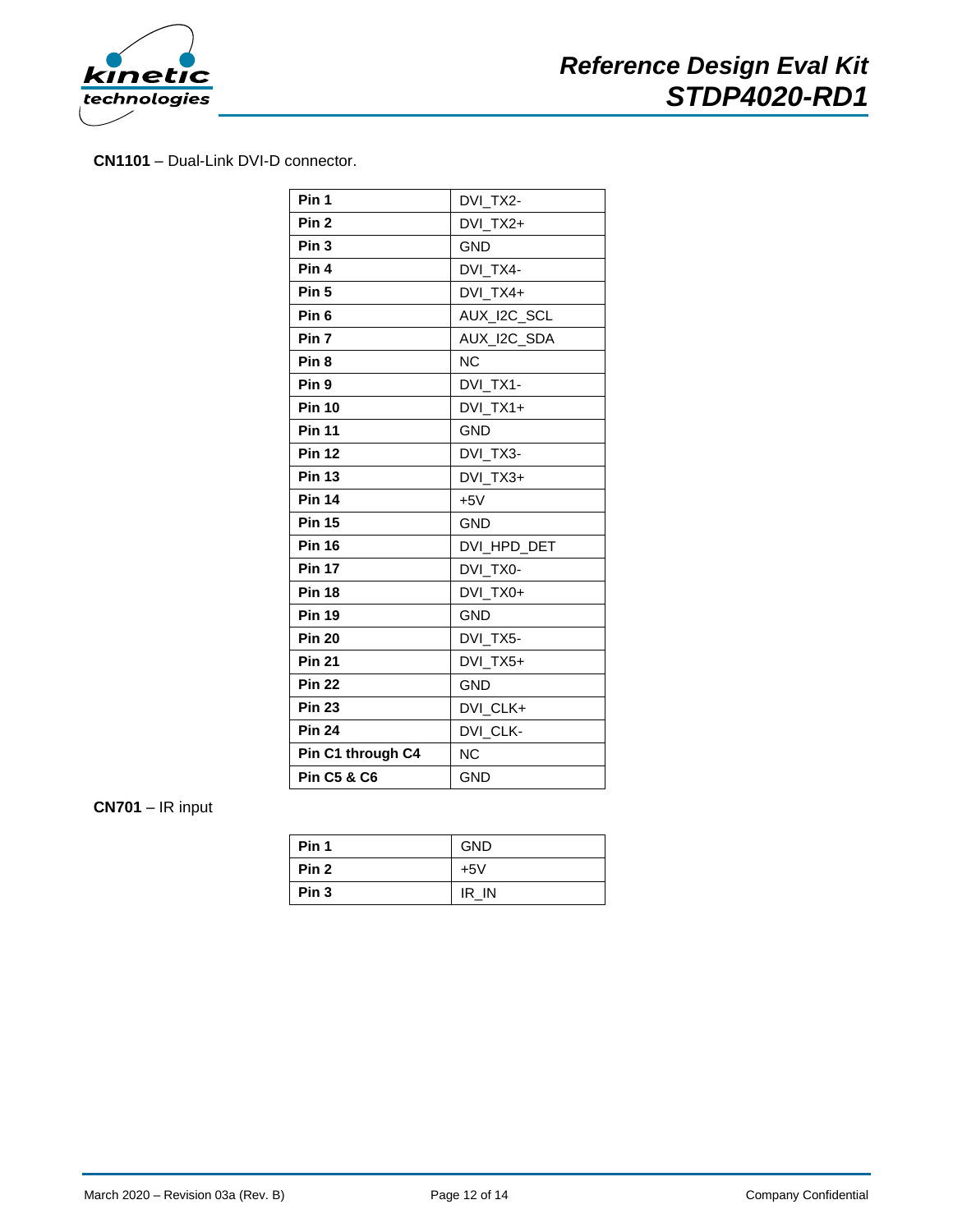

#### **CN501** – DisplayPort connector

| Pin 1            | ML_L3N          |
|------------------|-----------------|
| Pin <sub>2</sub> | <b>GND</b>      |
| Pin <sub>3</sub> | ML_L3P          |
| Pin 4            | ML_L2N          |
| Pin <sub>5</sub> | <b>GND</b>      |
| Pin <sub>6</sub> | ML_L2P          |
| Pin <sub>7</sub> | ML_L1N          |
| Pin <sub>8</sub> | <b>GND</b>      |
| Pin 9            | ML_L1P          |
| <b>Pin 10</b>    | ML_LON          |
| <b>Pin 11</b>    | <b>GND</b>      |
| <b>Pin 12</b>    | ML_L0P          |
| <b>Pin 13</b>    | <b>GND</b>      |
| <b>Pin 14</b>    | <b>GND</b>      |
| <b>Pin 15</b>    | +3V3 AVDD/AUX P |
| <b>Pin 16</b>    | <b>GND</b>      |
| <b>Pin 17</b>    | GND / AUX_N     |
| <b>Pin 18</b>    | HPD_OUT         |
| <b>Pin 19</b>    | <b>GND</b>      |
| <b>Pin 20</b>    | +3V3_DVDD       |